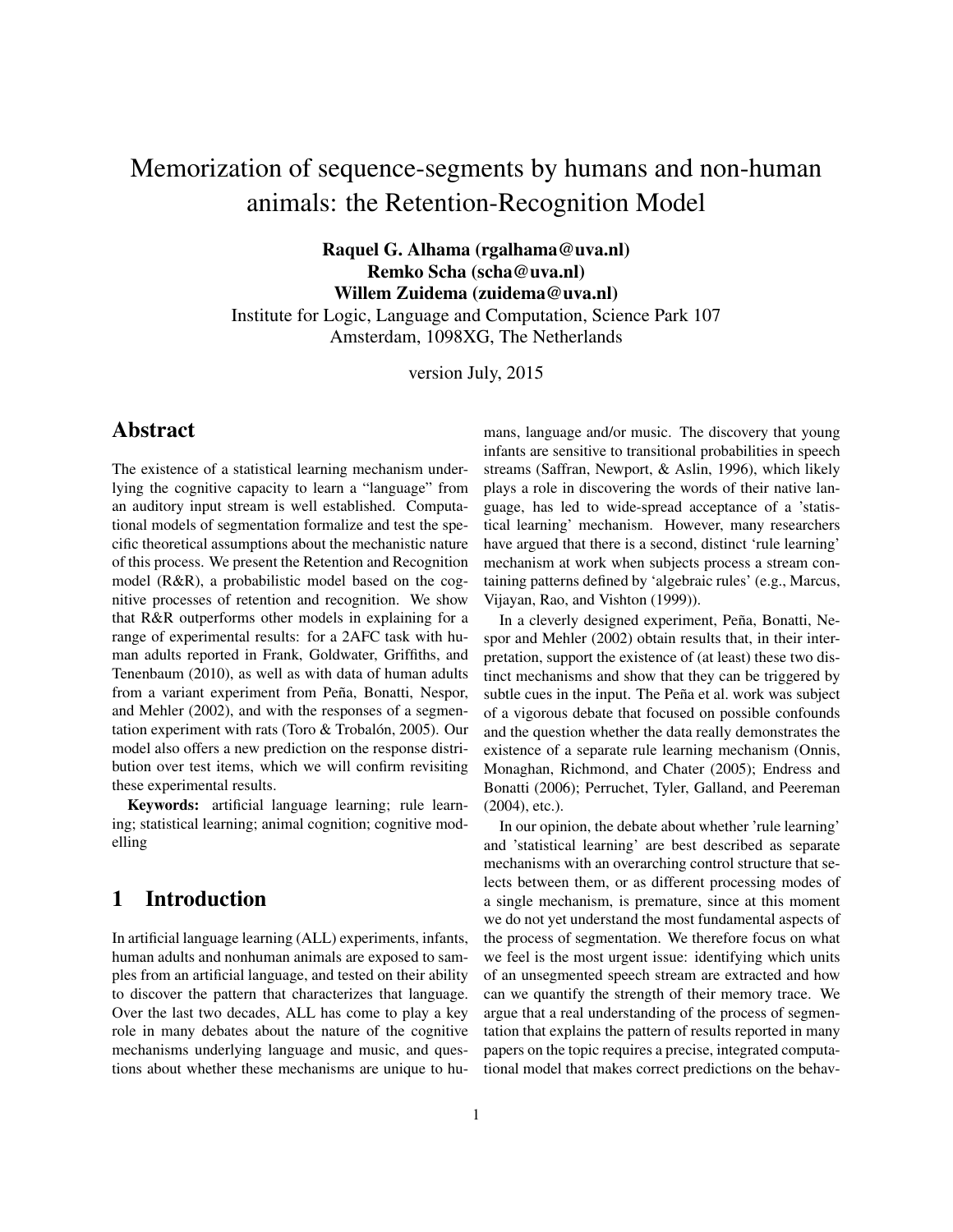ior of subjects for a variety of artificial languages. Such a model must, in our view, be pitched at what Marr (1982) has termed the *processing level*, because a model at the *rational level* could not address the differences that were observed between different species; and because we do not know enough yet to venture into modelling at the *neural level*. A model with these characteristics has, to the best of our knowledge, not yet been proposed.

Before presenting such processing model, we first summarize the experimental record. We test our model the *Retention-Recognition Model* (R&R) — against results from a variety of experiments: two conditions from the Toro and Trobalón (2005) studies with rats, a variant of the baseline experiment from the Peña et al.  $(2002)$ studies, and the three internet-based experiments with human adults reported in (Frank et al., 2010). In the next section, we will first describe the main experimental findings; the following sections then define the basic model and evaluate it against empirical data. In section 5 we discuss related work, including models proposed for some of the same datasets and a model (PARSER, by Perruchet and Vinter (1998)) that has some similarities with ours but also important differences.

# 2 Experimental Record

Peña et al. (2002) report results from an Artificial Language Learning experiment in which French-speaking adults are exposed to a stream of nonsense words, and then tested to ascertain whether they have detected the rules underlying the internal structure of the words. The "words" in these experiments are syllable triples of the form *AXC*, where *A* and *C* reliably predict each other while for a given *AXC* pattern, *X* is instantiated in 3 different ways. For instance, 'puliki' and 'puraki' and 'pufoki' constitute one "family" of words. In the familiarization phase, subjects heard a stream of words constructed by randomly picking words from 3 such families. In some of the experiments, subliminal pauses were inserted between subsequent words in the stream.

In the test phase of the experiments, subjects were tested on whether they recognized these words, but also on the recognition of *partwords* (triples that occurred in the speech stream but that cross word-boundaries, thus having the structure  $C_n A_m X$  or  $X C_n A_m$ ), and the "recognition" of *rulewords* (triples *AYC* that conform to an attested *A C* pattern, but with a middle syllable *Y* that did not occur in this position in the stream). Some examples of the stream, words, partwords and rulewords are given in table 1.

In the original paper, all tests involve a forced choice task, where subjects are presented with pairs of triples

and are asked which of the two was more likely to be part of the artificial language they heard in the familiarization phase. Tested after 10 minutes of exposure, the subjects show a significant preference for words over partwords, but they have no preference when they compare rulewords and partwords. If the exposure time is increased to 30 minutes, they prefer partwords to rulewords.In a third experiment, micropauses of 25 ms are added between words; now, only 2 minutes of exposure results in a preference for rulewords.

We present in this paper a variant of the baseline experiment (10 minutes exposure, and a test involving words and partwords), in which we substitute the forced choice task with an alternative test. In this set up, participants will have to answer a 'yes/no' question about a sequence being a word of the artificial language; each of this questions will be presented together with a confidence rate about the answer. As explained in section 4.2, this alternative type of test reveals interesting properties in the responses per test item.

| stream                   | pulikiberagatafodupurakibefogatalidu    |  |  |
|--------------------------|-----------------------------------------|--|--|
| words<br>(AXC)           | puliki, beraga, tafodu, puraki, befoga, |  |  |
| part-words<br>(CAX, XCA) | kibera, ragata, gatafo, fodupu, dupura, |  |  |
| rule-words<br>(AYC)      | pubeki, beduga, takidu,                 |  |  |

Table 1: Summary of the stimuli used in the experiments by Peña et al.  $(2002)$ 

Toro and Trobalón (2005, Experiment 3A) report similar experiments with rats. The animals are exposed to a 20 minute speech stream (with or without pauses) made out of the same triples as used by Peña et al. (2002). Although the rats could segment a simpler speech stream on the basis of co-occurrence frequencies, after the Peña et al. stream (without micropauses) their response rates do not differentiate between words and partwords; only with the insertion of micropauses they show a higher response rate for words. With or without micropauses, the reponses to rulewords are not significantly different from the responses to partwords. Toro and Trobalón interpret this as evidence for lack of generalization —rats do generalize, but less readily than humans. But since partwords were actually present in the familiarization stream and rulewords weren't, the data is consistent with a model that assumes degrees of generalization. Unfortunately, the control experiment with non-attested non-rule-obeying syllable combinations was not performed.

Frank et al. (2010) present an extensive study of seg-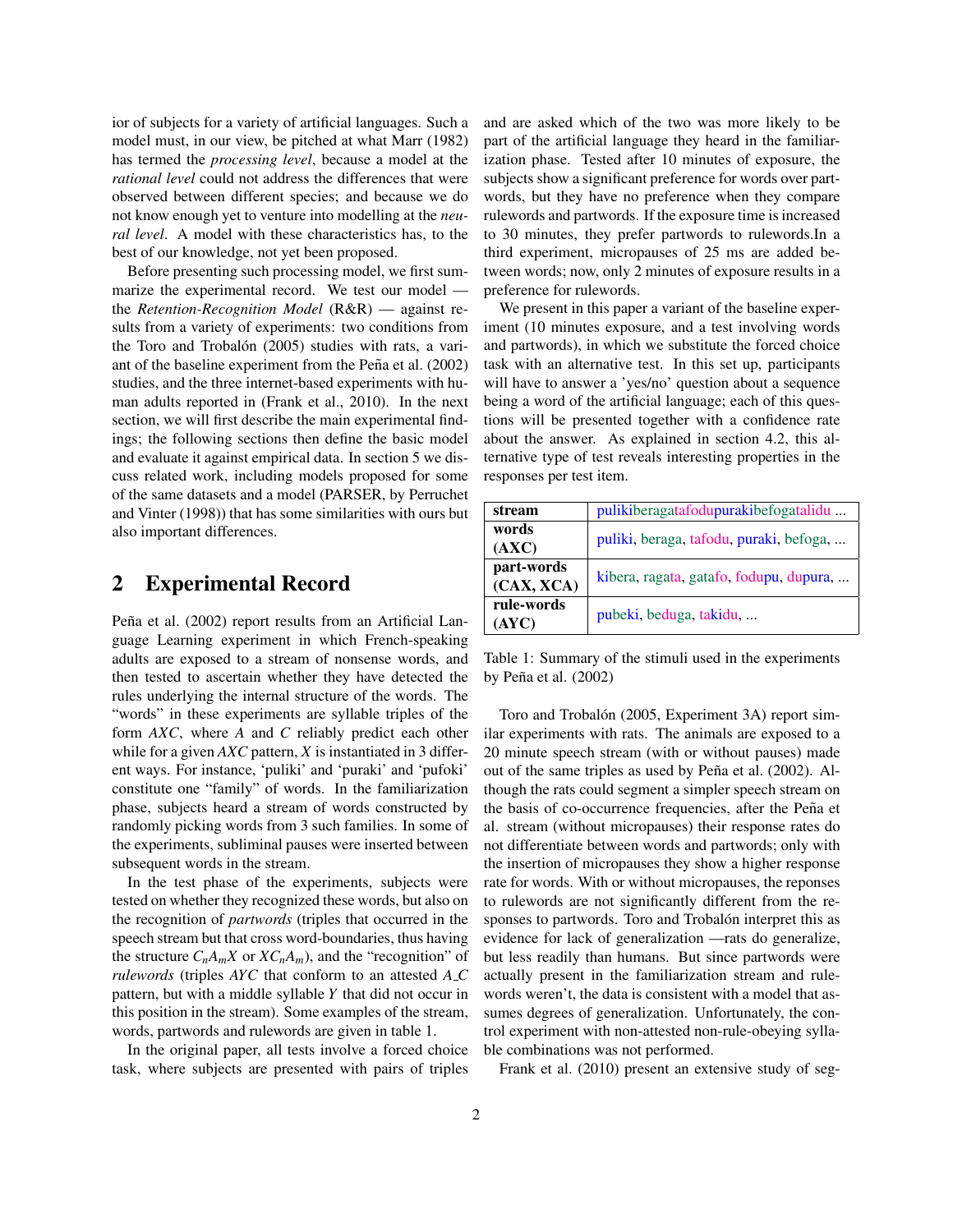

Figure 1: R&R:The Retention-Recognition Model

mentation in human adults. They focus on how different properties of the stimuli can influence the performance of the participants. They vary the number of words in the sentences that compose the stimuli, as well as the total number of different words in the language and the amount of repetitions of each word. These results confirm that the length of a sentence and the number of words increase the difficulty of the task, while the amount of repetitions boosts the performance of the subjects.

# 3 R&R: the Retention-Recognition Model

### 3.1 Model description

In designing our model we assume that any process of learning and generalization, whatever form it may take, must operate on items extracted from the input stream which are committed to memory. The process of Artificial Language Learning as viewed by Peña et al. and its follow-up studies may thus be divided into two steps: (1) segmentation of the input stream and memorization of segments, and (2) generalizing the store of memorized fragments. In the present paper we propose a detailed, quantitative model of the first of these steps, allowing us to account for existing experimental results concerning segmentation and memorization. We present a simple processing model, R&R, that describes the memorization process during the familiarization phase of the experiments.

The R&R model is represented in figure 1. It operates on segments (subsequences of the stream, with no a priori constraints on the length of the subsequence considered), and maintains a memory of such segments with an associated (subjective) count. Given an (initially empty) memory, and any segment from the input stream, the model may (with probability *p*1) *recognize* it (i.e., match it with a segment in memory). If it succeeds, the subjective frequency of the segment is incremented with 1. If it fails to recognize the segment, the model might (with probability *p*2) still *retain* it (i.e., add it to memory with initial subjective frequency 1 if it was not stored, or increase the subjective frequency by 1 as a form of 'late recognition'). In this way, the model builds a memory of segments that have different degrees of familiarity depending on their distribution in the stream.

The model involves free parameters (*A*,*B*,*C*,*D*) that may be fitted to empirical data. The *B* parameter describes how the recognition probability *increases* with the subjective count ('activation') of the segment in memory. The *D* parameter describes the *decrease* in recognition probability with the number of different items in memory. Note that the current model equates the activation of a segment with its subjective frequency, but the term "activation" suggests future extensions of the model, for instance to take recency effects into account. Note further that to account quantitatively for the recognition of rule-words in the experiments of Peña et al. (2002), the model should be extended with a capacity to assign non-zero activations to unseen triples which share statistically significant properties with the stored exemplars, but that is beyond the scope of this paper.

The *A* parameter describes how quickly the retention probability decreases with the length of segment. The factor  $C^{\pi}$  attenuates this probability unless the segment appears right after a micropause. In this way we model the increased likelihood of a perceptual boundary after a micropause, which makes pause-delimited segments more salient.

#### 3.2 Qualitative behaviour of the model

R&R exhibits *rich-get-richer* dynamics: as the subjective frequency of a sequence grows, the probability for this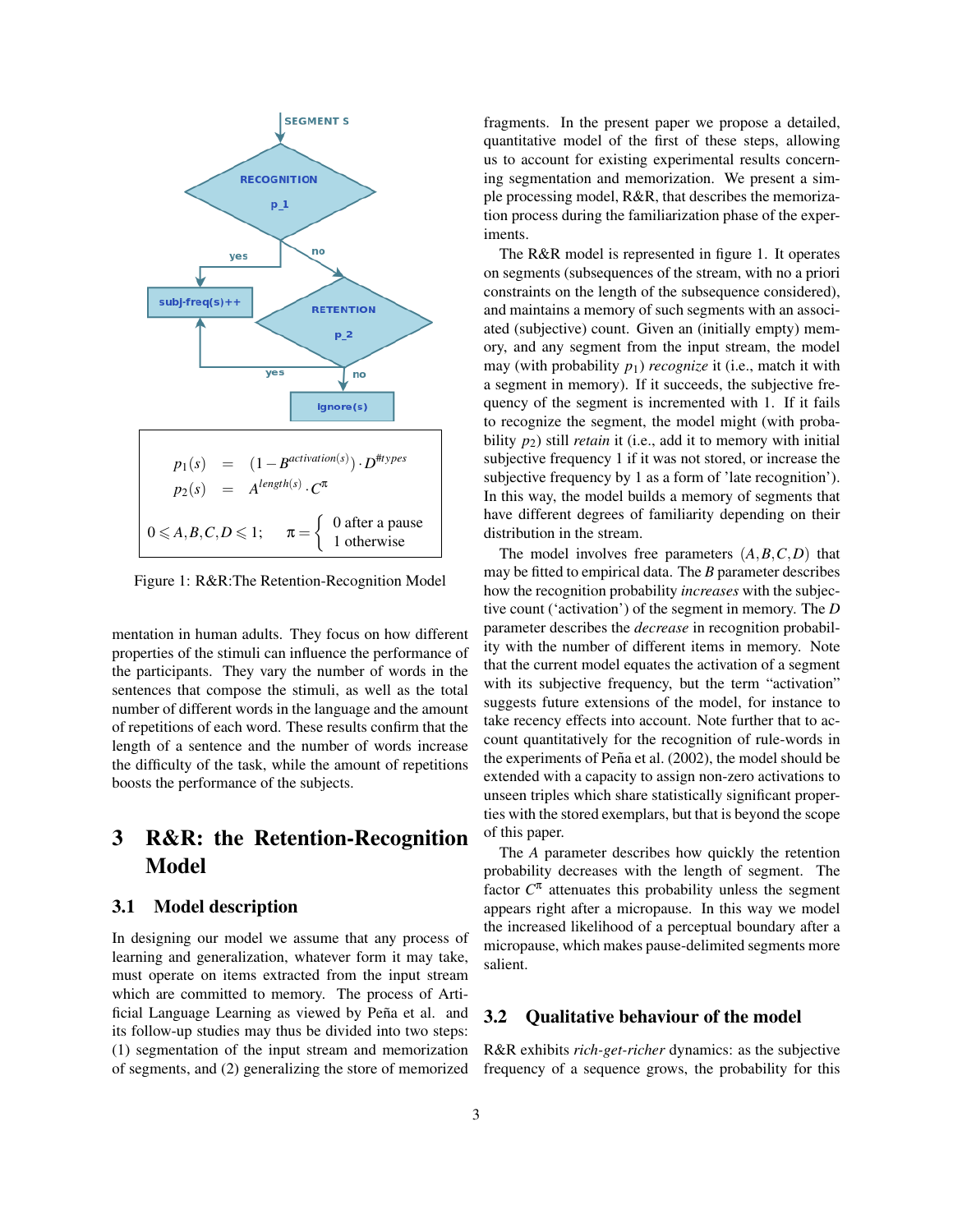sequence to be recognized on its next occurrence in the stream also grows, and therefore its subjective frequency is likely to increase again. A sequence, however, cannot be recognized before it has been retained. The stochasticity of the retention will cause some sequences to be retained later than others, so not all sequences will benefit equally from a high recognition probability.

With this interplay between the stochasticity of the retention and the (also stochastic) rich-get-richer dynamics of the recognition, even sequences that are identical in terms of absolute frequency may end up with substantially different subjective frequency. This effect can be observed in figure 2, which shows the subjective frequency of the model for the baseline experiment in Peña et al. (2002). As can be seen, the model presents different behaviour under different parameters, but all of them produce a somewhat skewed distribution of subjective frequencies.

The parameters of the model can regulate the degree of skew (in general, low probabilities yield greater skew) and other aspects of the behaviour of the model: as shown in figure 2, R&R can yield distributions of subjective frequencies in which the words of a stream are clearly distinguished from the partwords, as well as others in which some of the partwords will have higher subjective frequencies than some of the words.

The qualitative behavior of R&R predicts therefore that the responses of subjects in the segmentation experiments will reflect the skewed distribution of the memorized sequences. The next section analyzes whether this predictions is found in the empirical results.

# 4 Empirical predictions and empirical data

### 4.1 Prediction of observed skew in response distribution in rats

We have implemented the R&R model in Python and studied its behavior under a variety of parameter settings. We exposed the model to a stream of syllables that we created by following the description of the familiarization stream in Peña et al. (2002). In that stream, *words* appear all with exactly the same frequency (e.g. *puliki*, *beraga*, *tafodu*, etc. appear 100 times each in the 10 minute condition). *Partwords* have a much lower frequency (approximately  $1/2$  of the word frequency)<sup>1</sup>.

In line with the general observations made above, R&R generates skewed distributions when presented with this familiarization stream (see figure 2). Such a skew has, to the best of our knowledge, not been reported yet in the analysis of experimental ALL results on adults, which all report averages over responses in a forced choice setting. Nor has it been reported in papers on experiments with prelinguistic infants and animals, which do measure reponses to individual test items but all *report* averages over stimulus classes.

To investigate whether the experimental results reflect our prediction of skew, we need another type of analysis. We first apply such an analysis to the original data of (Toro  $&$  Trobalón, 2005), which the authors kindly shared. The authors measure leverpressing responses of the rats when exposed to the test triples to assess their recognition of words, partwords and rulewords. In figures 3 and 4 we plot, with small solid circles, the responses of rats after familiarization to the stream without and with pauses respectively. We again plot the data for partwords and words ordered by response frequency.

Interestingly, thanks to plotting the individual responses per item, we can now observe that the responses clearly follow a very skewed distribution. This new observation of these experimental results confirm the prediction that we derived from the qualitative behavior of our model: that the responses of subjects for the test items are not uniform within the class of stimuli.

To evaluate how well the model can fit these data quantitatively, we make the additional assumption that the measured response rates are directly proportional to the subjective frequencies of the triples in the memories of the rats and then search for parameter settings that produce the best fit (measured with squared error) to the 'median' rat<sup>2</sup> (shown as blue lines in the graphs). We fit parameters *B* and *D*, and a value<sup>3</sup> that combines *A* and *C*, to the data without pauses; we then used the data with pauses solely to differentiate between the contributions of *A* and *C*. The pink lines in the graphs give the prediction of the model with the thus fitted parameters, and demonstrate a surprisingly good fit.

We also plot the average responses of the rats and average subjective frequencies of the model in figures 5 and 6. In the experiments without pauses (figure 5), the rats seem, counterintuitively and in contrast to the model's

<sup>&</sup>lt;sup>1</sup>The exact frequency depends on the random process by which *words* are sampled; in our simulations we have assumed that Peña et al. repeatedly play the complete sequence of words in randomized order. We also tried other processes consistent with the description they give, and obtained very similar results

<sup>&</sup>lt;sup>2</sup>Defined as the rat with the median lever pressing response to the words and partwords with the highest and second highest response rates.

<sup>&</sup>lt;sup>3</sup>As all considered segments have length 3 and there is no information to differentiate between the contributions of *A* and *C*, we estimate the value of  $A<sup>3</sup>C$  instead. We then assume these values as given, and employ the corresponding data from the experiment with micropauses to estimate *A* and *C*.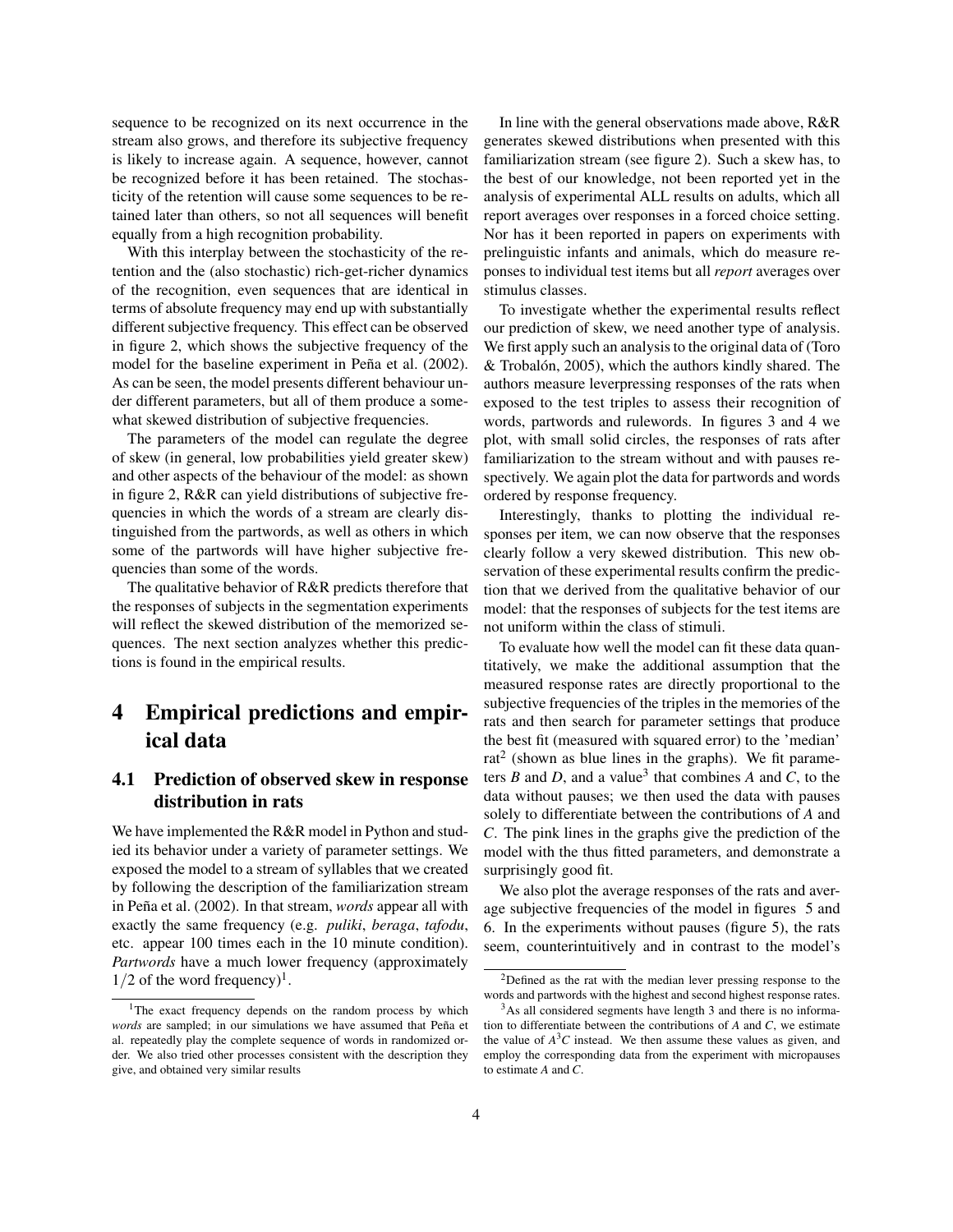

Figure 2: Subjective Frequencies in 4 runs of the R&R model, with different parameters, when familiarized with the AXC language of Peña et al. (2002).

prediction, to prefer partwords over words. The difference is not statistically significant, however  $(t(7)=1.47)$ ,  $p=184$ , as reported by (Toro & Trobalón, 2005)).

### 4.2 Prediction of observed skew in response distribution in humans

We have been able to confirm the prediction of skew in the response distribution of rats because we obtained access to the original data, which consisted of responses per item. But when it comes to humans, we encounter some complications: adults are typically tested in 2AFC tasks, which do not allow for a study of the distribution of responses for single items; as for infants, although the type of responses that are recorded (typically, listening times) would allow to investigate the preference for single items, the reported data consists only on averages for classes of sequences, and we could not obtain access to the original data for any of the relevant studies, despite repeated requests.

For these reasons, we have run an experiment with human adults to investigate if the skew of response distributions is consistent with that predicted by R&R. For this, we used stimuli following the structure proposed in Peña et al. (2002).

#### Methods

#### *Participants*

13 participants, master students of the University of Amsterdam, participated in the study as part of one of their courses.

#### *Stimuli*

We presented an 11 minute speech stream of synthetic speech syllables generated with eSpeak. We used two conditions that only differed in the randomization of the position of a syllable in a word, and the randomization of the order of appearance of those words. For one group,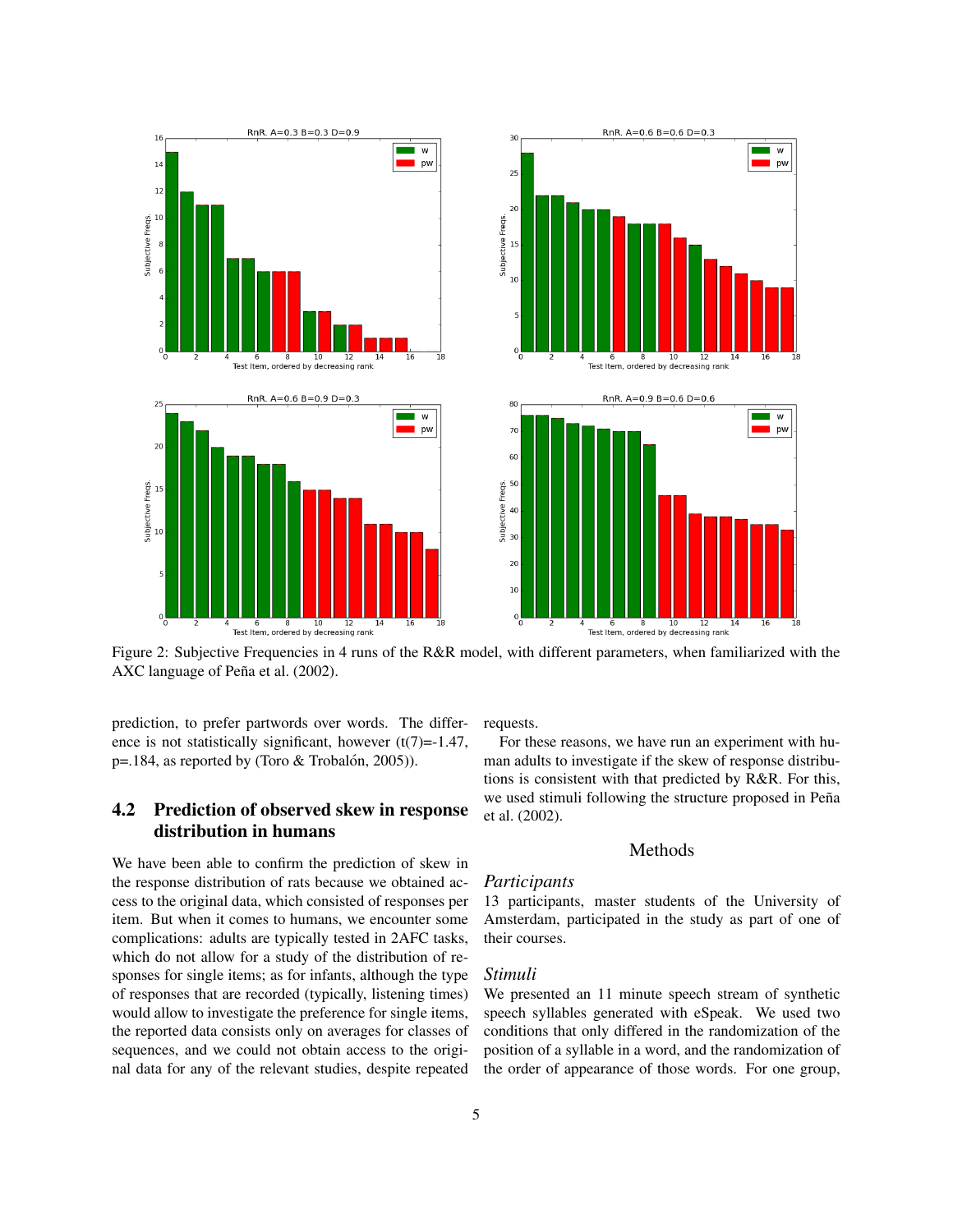

Figure 3: Responses of rats (blue) and subjective frequencies of the model (pink), without pauses. W indicates words; P indicates partwords; both ordered by response frequency. Parameter setting of the model: A=0.5; B=0.6;  $C=0.7; D=0.85.$ 



Figure 4: Responses of rats (blue) and subjective frequencies of the model (pink), with pauses. W indicates words; P indicates partwords; both ordered by response frequency. Parameter setting of the model: A=0.5; B=0.6;  $C=0.7; D=0.85.$ 

the words were: *jaduki, jamaki, jataki, lidufo, limafo, litafo, sudube, sumabe, sutabe*; for the other, the words were: *jabeta, jaduta, jakita, mabefo, madufo, makifo, subeli, suduli, sukili*. Each word was presented 100 times, and their order of appearance was random with the constrain that one word cannot follow another of the same family (i.e., that starts and ends with the same syllable).

The test items consist of the nine words of the familiarization stream and nine partwords, also present in the familiarization stream, consisting of two syllables of one word and one syllable of the next, or of one syllable of one word and two syllables of the next. These eighteen items appear two times in the test set, and their order of appearance is randomized (but constant across participants), with the constraint that the same sequence



Figure 5: Average responses of rats and model, for experiment without pauses.



Figure 6: Average responses of rats and model, for experiment with pauses.

doesn't appear consecutively.

### *Procedure*

The participants were randomly assigned to one of the two conditions. The stimuli were presented with the use of a web form. They were instructed to listen to the whole familiarization stream, for which they would have to answer questions afterwards. In the test phase, each test item was presented acoustically, followed with the question 'Is this sequence part of the language you have heard?', to be answered with yes/no. Afterwards, they were asked to rate their confidence in the previous answer, in a scale from 1 to 7 (where 1 is minimum confidence and 7 is maximum).

#### *Results*

The average accuracy of the participants is 59.25%. This number is below that of Peña et al.  $(2002)$   $(73.3\%)$ ; this difference may reflect the fact that test items are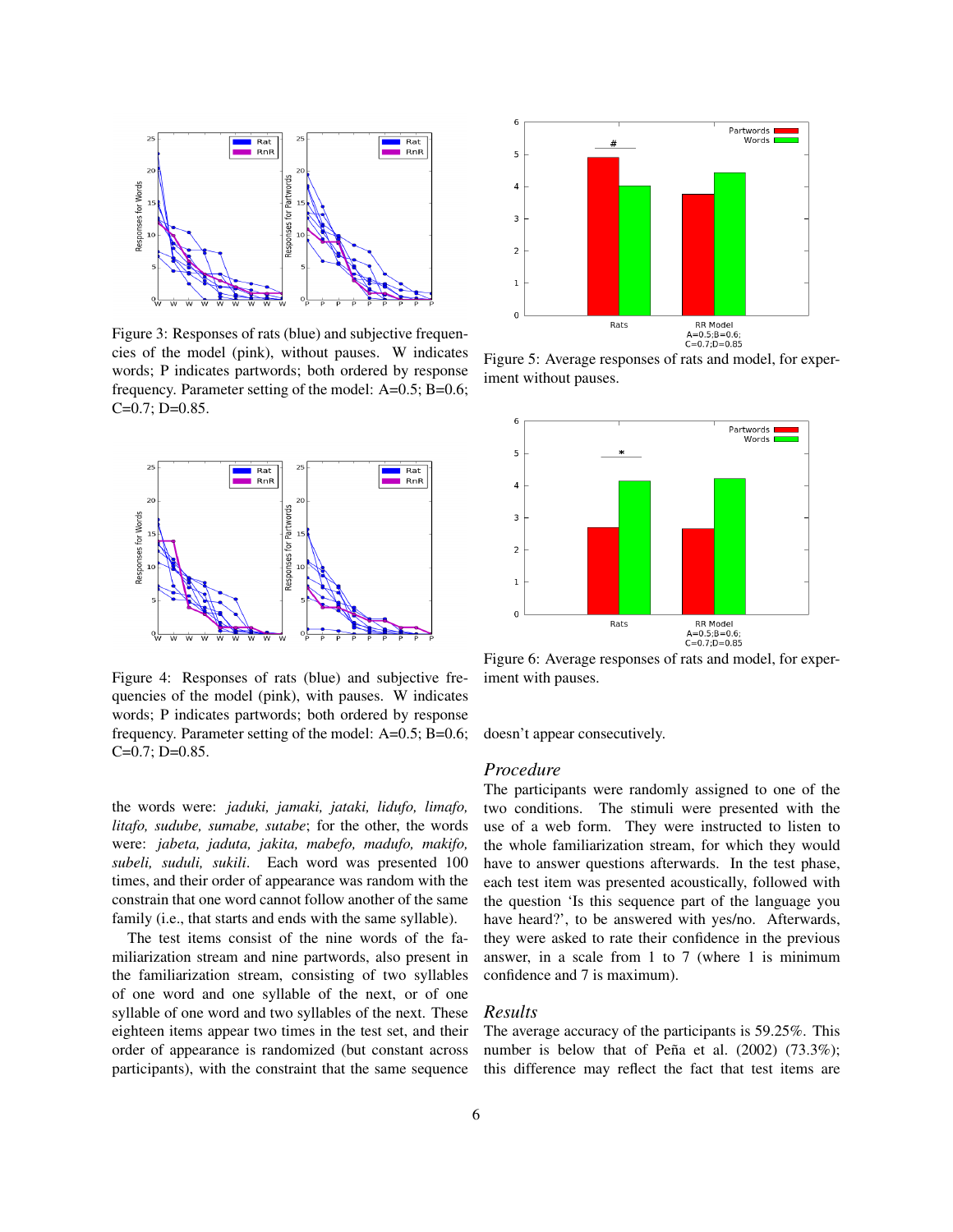

Figure 7: Confidence rates, averaged per ranked item.

presented in isolation, in contrast with the 2AFC task that Peña et al. (2002) used, where two items are presented at the same time and therefore the participant has more information (e.g., for a word that might have been accepted at chance level, the presence of its paired partword in the test can provide an extra hint for accepting the word). Nevertheless, the difference between words and partwords is significant (T-test over scale responses:  $t =$ 2.8722, df = 21.971, p-value =  $0.008859$ ).

We use the scale response of the confidence rate, multiplied with -1 if the answer to the yes/no question was negative. For each participant, we order their responses, maintaining the separation between words and partwords. Then we align the responses by their class (word or partword) and rank (position in the ordered list or responses for a particular class) and we average across participants. The assumption behind this procedure is that words are indistinguishable in terms of their frequency, but yet the most salient word for one participant need not be the most salient word for the other participant. In other words, we anonymize the particular item, while maintaining their confidence rate, rank and class.

The results are shown in figure 7, combining the two conditions. Thanks to analysing the responses per item, we can observe that, as we expected, the data of human adults also bear out the prediction of skew. The responses given to items of the same class show a great degree of assymetry, to the extent that among the sequences with highest acceptability there are also a few partwords. We therefore confirm that the skewed responses are not restricted to nonhuman animals such as rats, but it also a characteristic behavior of human adults.

#### 4.3 Fitting R&R to forced choice data

We have seen that the predictions of R&R in terms of skew are visible in the experimental data of rats and humans. However, both experiments involve a small number of subjects, so we turn our attention now to a more comprehensive study (Frank et al., 2010), in order to use a sufficiently big number of datapoints to give a quantitative measure of goodness of fit of our model.

Frank et al. assess the performance of human adults in segmenting an artificial language. Each of their three experiments involves a range of conditions that make the task more difficult in one particular dimension: (1)sentence length, (2)amount of exposure or (3)number of word types).

Their study also involves an evaluation of how existing models of segmentation fit human performance. The models were evaluated in terms of their goodness of fit to the curve that describes the average performance of the human subjects in all the conditions of a certain experiment. From all the models evaluated, the Bayesian Lexical model (Goldwater, Griffiths, & Johnson, 2006, 2009) achieved the best performance in experiments (1) and (2). Later, French, Addyman, and Mareschal (2011) show that their model (TRACX, a connectionist model based on recognition of previously encountered segments) provide even higher performance in experiments (1) and (3), but it is not evaluated on experiment (2).

This evaluation scheme is thus based on reproducing accuracies under different conditions of difficulty, averaged over all stimuli classes and averaged over all participants, with parameters of the models optimized on the entire dataset. In Alhama, Scha, and Zuidema (2015) we argue that this is too weak an evaluation to distinguish between models, but we adapt it here nevertheless to demonstrate that our model is easily comparable with other models when evaluated in the same way.

In order to use the same evaluation procedure with R&R, we need to make two small adaptations to the model. Our design of the model was inspired by the results presented in Peña et al. (2002), where the pauses in the stimuli, when present, have a length of 25ms, and this duration is supposed to be perceived by humans only subliminally. The stimuli used in Frank et al. (2010) differ significantly in the use of pauses: they have a duration of 500ms, and they are used as a separation of sentences instead of words. We adapt the formula for Retention, using an exponential parameter regulating the effect of the pauses  $(1)$ .  $4$ 

<sup>4</sup>As explained in footnote 3, we cannot distinguish the contributions of the two parameters A and C, so we opted to change the formula in this way. We keep the value of  $\mu_{np}$  at 1.0 in this simulation so that the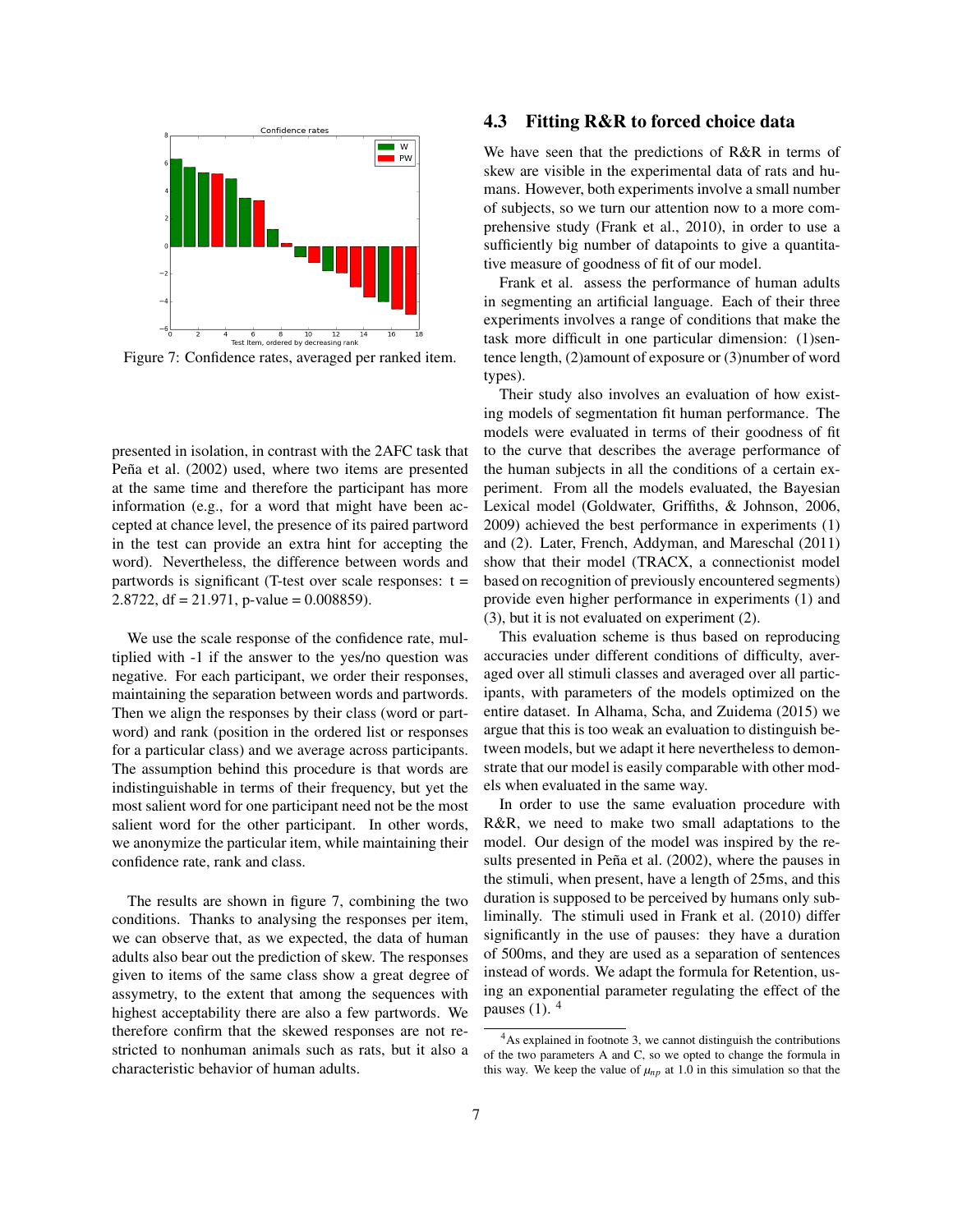$$
p_2(s) = A^{length(s) \cdot \mu}
$$
  
\n
$$
\mu = \begin{cases} \mu_{wp} \text{ after a pause} \\ \mu_{np} \text{ otherwise} \end{cases}
$$
 (1)

The other adaptation is the use of the Luce Rule. The R&R model assigns a score to each sequence: the subjective frequency. To derive prediction about behavior in a 2AFC test, we follow Frank et al. (2010) and transform scores into probabilities by applying the Luce choice rule (Luce, 1963) (2):

$$
P(s_1) = \frac{SubjFreq(s_1)}{SubjFreq(s_1) + SubjFreq(s_2)}
$$
 (2)

Table 2 summarizes the goodness of fit between the models and the experimental data, using Pearson's r as a metric to compare the curves that describe how the performance evolves when the difficulty of the task is increased. As it can be seen, for the parameter setting that yields better fit in the three experiments  $(A = 0.005, B = 0.948, D =$  $0.827$ ,  $mu_{np} = 1.0$ ,  $mu_{wp} = 0.288$ ), our model outperforms all the other models in experiment 1. One possible explanation for this result is that R&R is the only model that incorporates a treatment for the effect of pauses: increasing the length of the sentence entails fewer pauses in the input stream, and therefore R&R finds longer sentence more difficult, in the same way as humans do.

For the second experiment, R&R provides the best results, together with the Bayesian TP model with restricted input and the Bayesian Lexical Model with uniform forgetting of types. R&R does not at the moment implement any form of forgetting (although it could be easily incorporated), and it does not need to force a limitation in the input data. Instead, we obtain the effect of imperfect storage of all the input data by modelling the process of retention and recognition.

Also on experiment 3, the R&R model shows the best correlation with human data. In this experiment, the performance of humans decreases when the number word types increases. It is worth noticing that R&R and TRACX reproduce this phenomenon with very good fit without the need of adapting the models for the task. In contrast, the normative models benefit from the fact that the partwords become less frequent when the number of types increases, exhibiting higher performance when that of humans decreases. This effect is counteracted in variant implementations that add a limitation of the input data or some form of forgetting: with this solution, the models invert their trend and present a much better correlation

with human performance. It is fair to notice that TRACX and R&R do not need to be adapted for this experiment; on the contrary, it is an intrinsic property of their design that not all the segments of the input stream will be memorized.

The curves of the performance of both human adults and R&R can be see in figure 8.

This study shows that our model can fit 2AFC data on human adults with a correlation that is at least on par with that of other models.

### 5 Related work

Many models of segmentation of artificial grammar learning have been proposed. Among the models that can be classified as at Marr's rational level, the most successful approach seems to be the Bayesian model presented in Goldwater et al. (2009) and evaluated in Frank et al. (2010). Using Bayesian inference, the model considers segmentation hypotheses that are consistent with the input stream, and computes their posterior probability incorporating a prior distribution based in a Dirichlet process. The main assumptions of this process are: i) the probability of a word in the *ith* position is proportional to the number of occurrences of this word in previous positions, and ii) the relative probability for a new word type in the *ith* position is inversely correlated with the total number of word tokens, and iii) a new word type is more probable if it is shorter. Some of these assumptions are also embodied in R&R: assumption (i) is also contained in the recognition function in R&R, but based on subjective frequency rather than absolute frequency; and (iii) is directly encoded in the retention probability of R&R.

On the other extreme, at Marr's implementational level, some connectionist models have been proposed (Cleeremans & McClelland, 1991; Servan-Schreiber, Cleeremans, & McClelland, 1991); the most recent, TRACX (French et al., 2011; French & Cottrell, 2014) provides comparable results to the Bayesian model in modelling human's performance in a range of conditions (Frank et al., 2010). TRACX is a neural network that uses the architecture of autoencoders: it learns a representation for the input data. The error of the output layer is computed by comparing it with the input, and it serves as an indication of the degree of recognition of the input. The model processes the input stream sequentially, maintaining a context window. After successful recognition of a segment, the internal representation learned by the network is used as the context for the next segment to be presented. In this way, contiguous segments that are successfully recognized are gradually represented as a single

resulting model remains comparable.

 $5$ This experiment was not reported in (French et al., 2011), so we assume a Pearson R of 0.0, which means that there is no correlation.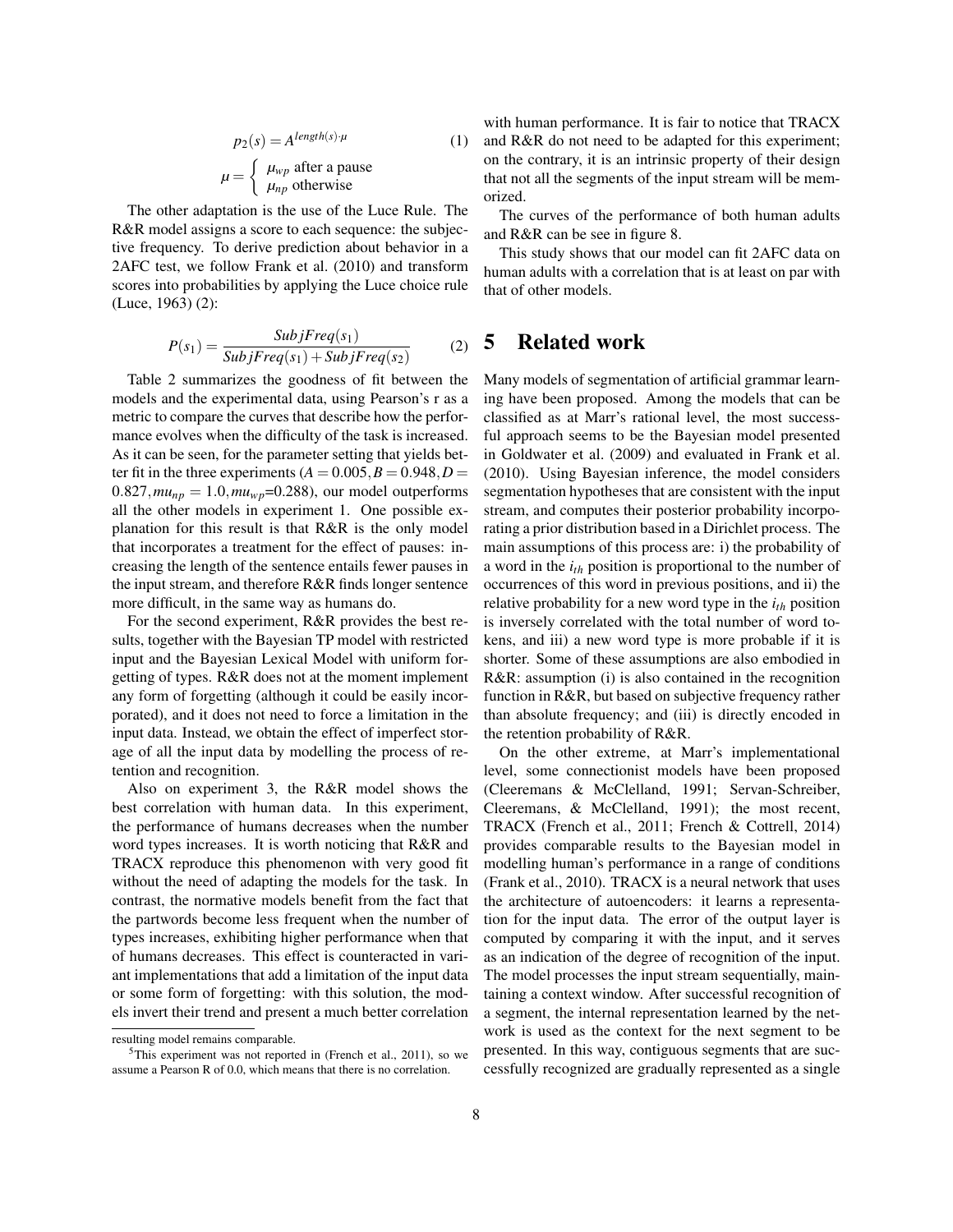|                                    | Exp. 1: Sentence Length | Exp. 2: Amount of tokens | Exp. 3: Word types | Avg.    |
|------------------------------------|-------------------------|--------------------------|--------------------|---------|
| <b>Transitional Probabilities</b>  | 0.84                    | 0.43                     | $-0.99$            | 0.09    |
| <b>Mutual Information</b>          | 0.83                    | $-0.32$                  | $-0.99$            | $-0.16$ |
| Bayesian Lexical model             | 0.94                    | 0.89                     | $-0.98$            | 0.28    |
| MI Clustering                      | 0.11                    | $-0.81$                  | 0.29               | $-0.13$ |
| <b>PARSER</b>                      | 0.00                    | 0.86                     | 0.00               | 0.28    |
| <b>TRACX</b>                       | 0.92                    | $0.0^{5}$                | 0.97               | 0.63    |
| <b>Bayesian TPs</b>                | 0.82                    | 0.92                     | 0.96               | 0.9     |
| 4% data                            |                         |                          |                    |         |
| Bayesian Lexical model             | 0.88                    | 0.85                     | 0.90               | 0.87    |
| 4% data                            |                         |                          |                    |         |
| Bayesian Lexical model             | 0.95                    | 0.92                     | 0.73               | 0.86    |
| Uniform forgetting (types)         |                         |                          |                    |         |
| Bayesian Lexical model             | 0.88                    | 0.87                     | 0.88               | 0.87    |
| Prop. forgetting (types)           |                         |                          |                    |         |
| Bayesian Lexical model             | 0.86                    | 0.82                     | 0.97               | 0.88    |
| Uniform forgetting (tokens)        |                         |                          |                    |         |
| <b>Retention &amp; Recognition</b> | 0.98                    | 0.97                     | 0.98               | 0.97    |

Table 2: Comparison of model results to human performance from Frank et al. (2010) experiments. The reported metric is Pearson's r.

chunk, and therefore can be recognized as a unit. This approach shares with R&R the intuition that words in the input stream obtain that status after being recognized over and over.

Unlike these models, R&R is clearly situated at Marr's processing level. In that category, we are only aware of the existence of PARSER, a model proposed by (Perruchet & Vinter, 1998). PARSER is a symbolic, exemplar-based model that shares many similarities with R&R. We now briefly present PARSER and discuss the similarities and differences with our model.

PARSER is built around basic principles of associative learning and chunking. Starting with a few primitives (typically, the syllables of the stream), it will incrementally build a lexicon of segments, each one with an associated weight, that will have an effect on determining which segments will be memorized next. The size of the next segment to be perceived is determined randomly; however, the units that compose this segment will be either primitives or already-memorized segments that have a weight higher than a certain threshold. As an example, if the size of the next segment to be perceived is 2, it might be composed of two primitives (syllables), two segments (larger than the syllables) or one of each. The algorithm chooses the combination that allows the largest units, from left to right. For every new segment that is perceived, its weight in memory is incremented (or it's added with an initial weight), but the smaller units that compose it are decremented; this is what the authors interpret as *interference*. Additionally, at each timestep, all the units in memory have their weights decreased.

PARSER and R&R are both exemplar-based models that build a lexicon of segments (exemplars), and use this lexicon of already-memorized segments to decide on further segments to memorize. Each segment in the lexicon is stored together with a score (the *memory weight* in PARSER or the *subjective frequency* in R&R) that will determine the impact of this segment in the next steps of the segmentation process.

The models are similar in their procedure, but there are notable differences among them. One of them is their probabilistic nature. For PARSER, the stochasticity is limited to the random selection of the size of the next segment to read from the stream. In contrast, R&R is probabilistic in both of its basic processes (retention and recognition), but it does not apply a random process for selecting the size of the segments. Instead, it considers all possible segments starting from the next syllable (until a maximum length).

The process of retention in R&R penalizes longest segments, on the basis that they would require more working memory. PARSER implements the opposite intuition: whenever several segment candidates are possible, it selects those that are built of the longest units. Recognition is also modelled differently. PARSER implements some form of recognition when it maps the next segment to be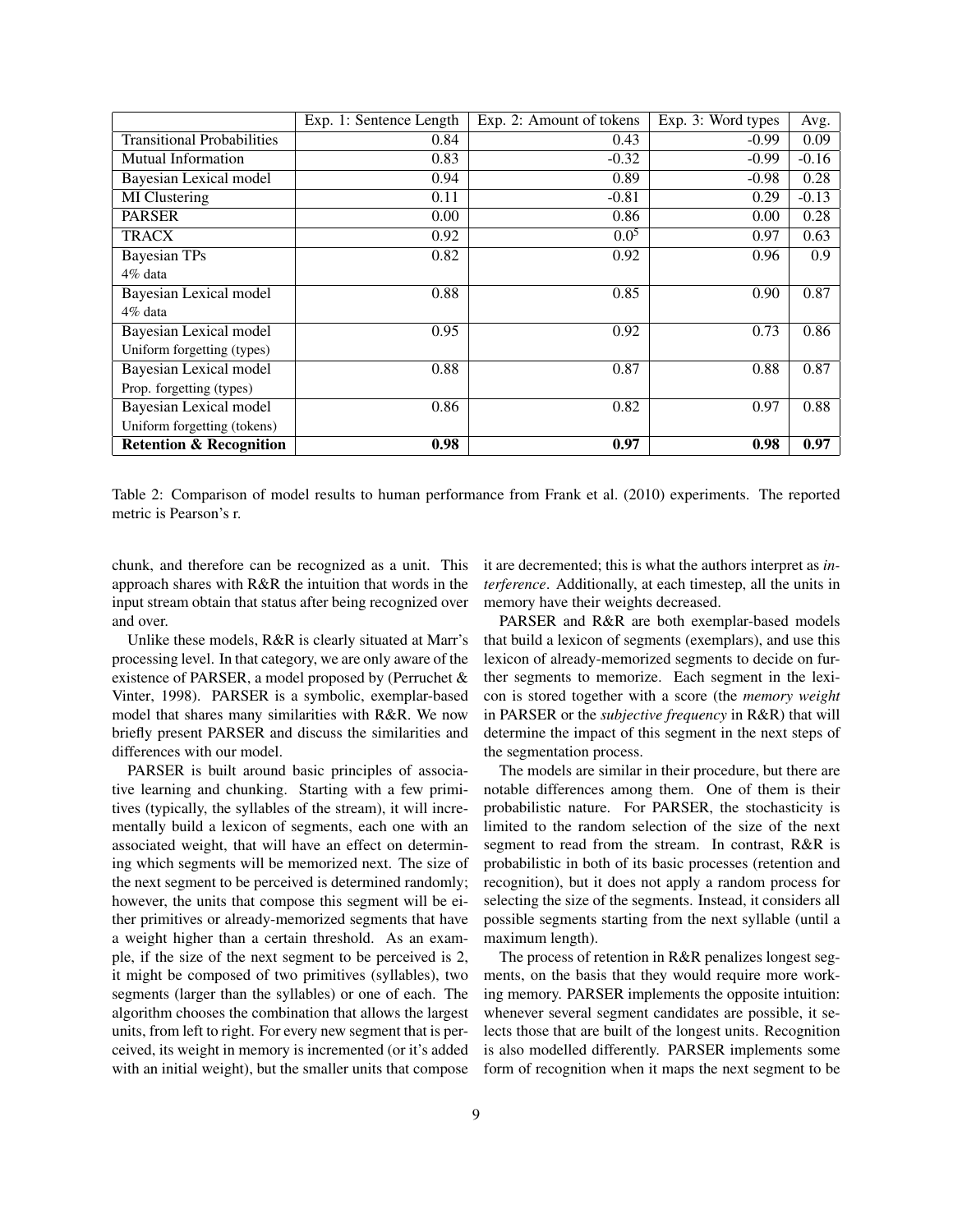

(a) Curve of performance over different conditions (varying sentence length) of experiment 1.



(b) Curve of performance over different conditions (varying the number of tokens) of experiment 2.



(c) Curve of performance over different conditions (varying the vocabulary size) of experiment 3.

Figure 8: Curve of performance of all experiment in Frank et al. 2010.

read against the units in memory. This is modelled as a threshold: only units with weight above the threshold can be *recognized* as part of the new segment to be read. In R&R, recognition is also based on the score (the subjective frequency) of the segments in memory, but it provides a probabilistic account rather than a binary choice; furthermore, the number of types already stored in memory also plays a role, decreasing the probability as more types are stored.

R&R does not at the moment implement any form of forgetting. Although we initially planned to add a form of decay in the recognition probability, we see in the experimental data that some of the less frequent sequences have higher responses than some of the more frequent sequences. While this is not necessarily contradictory with some form of forgetting, it is still unclear to us whether including forgetting is actually necessary to explain the experimental data.

We have implemented PARSER following the explanation in their paper, and we have used the same parameters that the authors report as the authors in their study of Peña et al. (2002) (Perruchet et al., 2004). Figure 9 shows the average responses of 14 runs of the model, for each test item, ordered by decreasing weight. The distribution of weights shows the skew that we have also presented for R&R, but all words have higher weights than all partwords. Thanks to the free parameters of R&R, we can provide a behaviour similar to PARSER but also one that gives more prominence to some of the partwords in the stream, like in the experimental results from figure 7.

The scores for partwords are also the reason the two models differ when evaluated against the 2AFC data presented in Frank et al. (2010). As can be see in table 2, R&R shows almost perfect correlation with humans in all experiments, but PARSER yields a Pearson's r of 0.0 in two out of the three experiments. As discussed in the study, the reason for this failure is that PARSER neglects the scores of partwords, which are very close to zero in all the conditions of the three experiments.

# 6 Conclusions

ALL has proven to be very useful for finding out what cues are exploited when subjects are faced with the task of learning an unknown language. Researchers have postulated theories about the mechanisms underlying the learning process. In this work we focus on one of the first problem that learners face: the identification of words in a speech stream.

With our model, R&R, we provide a theory that considers the process of segmentation as the interaction of two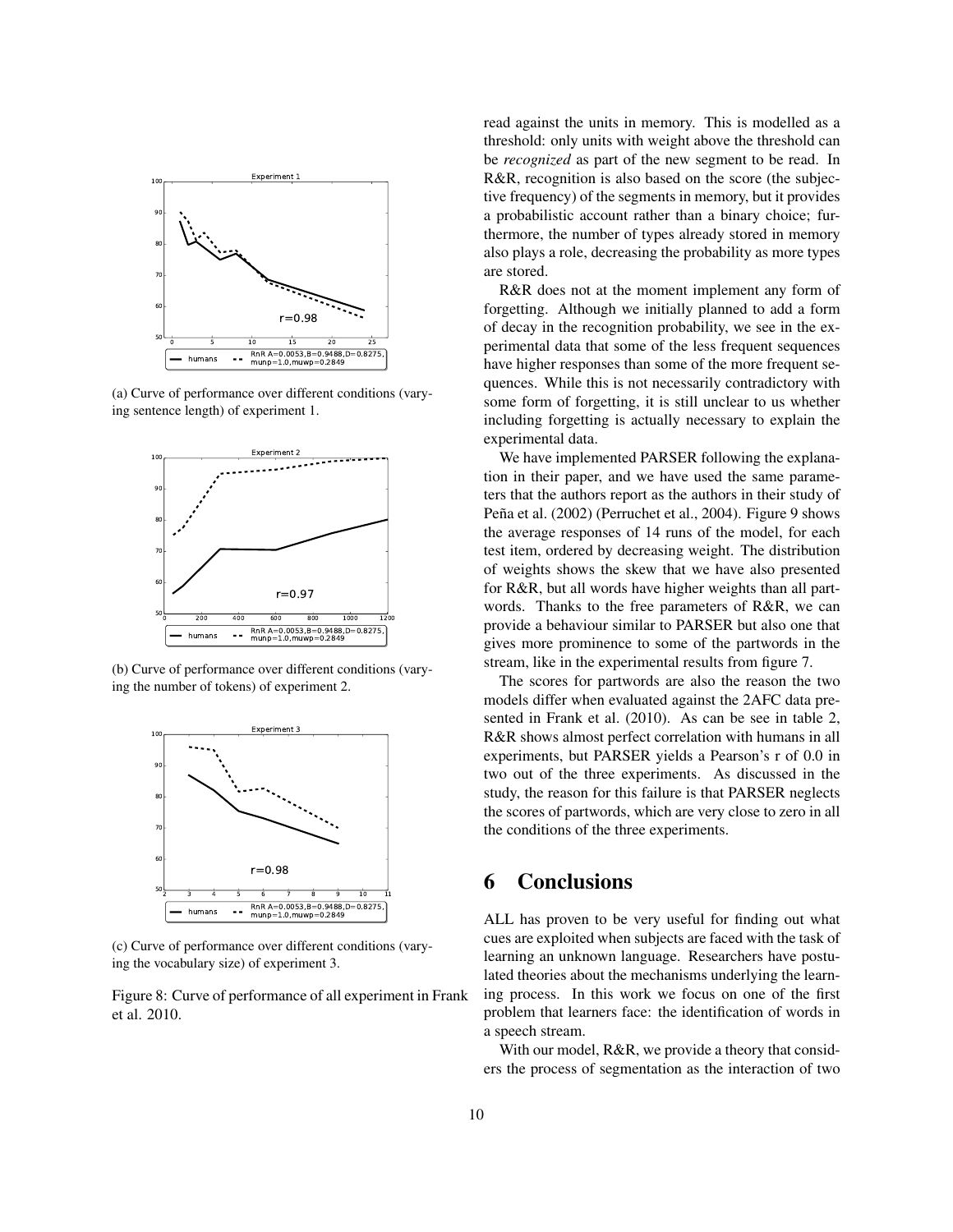

Figure 9: Responses of PARSER for the words in experiment 1 in Peña et al.  $(2002)$ 

cognitive mechanisms: retention and recognition. Pitched at the processing level, and with a very simple formalization, our model offers a way to understand the pattern of experimental results that we find in the literature. Nevertheless, it is fair to point out that we have not described how our model would explain one of the relevant aspects of the experimental results we have reviewed; namely, the conditions under which subjects accept *rulewords* (sequences that do not appear in the familiarization stream but are consistent with the rules of formation of words). Our ongoing modelling research on the process of generalization to new valid exemplars is out of the scope of this paper, but it is nonetheless described as a process that operates on the segments memorized by R&R.

Models do not only help us reason about the cognitive processes underlying existing experiments, but also allow us to make predictions for experimental results. R&R predicts that the memorized segments of the familiarization stream show a strong skew in the distribution of subjective frequencies; an observation that, to our knowledge, has never been reported before.

To confirm this prediction, we have revisited the experimental results of Peña et al. (2002), on human adults, and Toro and Trobalón (2005), on rats; focusing on the responses per test item: by replicating the experiment with a different test type in the former, and by providing a more fine-grained analysis in the latter. We find that the data shows a clearly skewed distribution of responses, confirming our prediction. Furthermore, we show that R&R also provides a good quantitative fit to the experimental data of Toro and Trobalón (2005).

In order to contrast R&R with other computational models that have been proposed, we have followed the evaluation procedure presented in the work by Frank et al. (2010). This extensive study provides a quantitative comparison of many models of segmentation, based on their goodness of fit to several datapoints in 2AFC experiments. We have followed the same procedure to include our model in the study, and we have shown that R&R produces a better correlation with experimental results than the other models. Nevertheless, we raise awareness of the need of a type of evaluation that takes into account responses per individual item rather than average performance.

We further discuss how our model contrasts with some of the more relevant models in the literature. We conclude that, while some of the ideas embodied in R&R are already present in other approaches, our model constitutes a simple yet powerful characterization of the mechanisms underlying speech segmentation that shows a better correlation with the experimental data, and that has already allowed us to provide a new observation of the existing data, proving therefore to be a promising tool for revealing the properties of this basic process of language learning.

# 7 Acknowledgments

We thank Juan M. Toro for sharing the data of his experiments with us. We are grateful to Carel ten Cate, Clara Levelt, Michelle Spierings, Andreea Geambasu and Padraic Monaghan for their feedback.